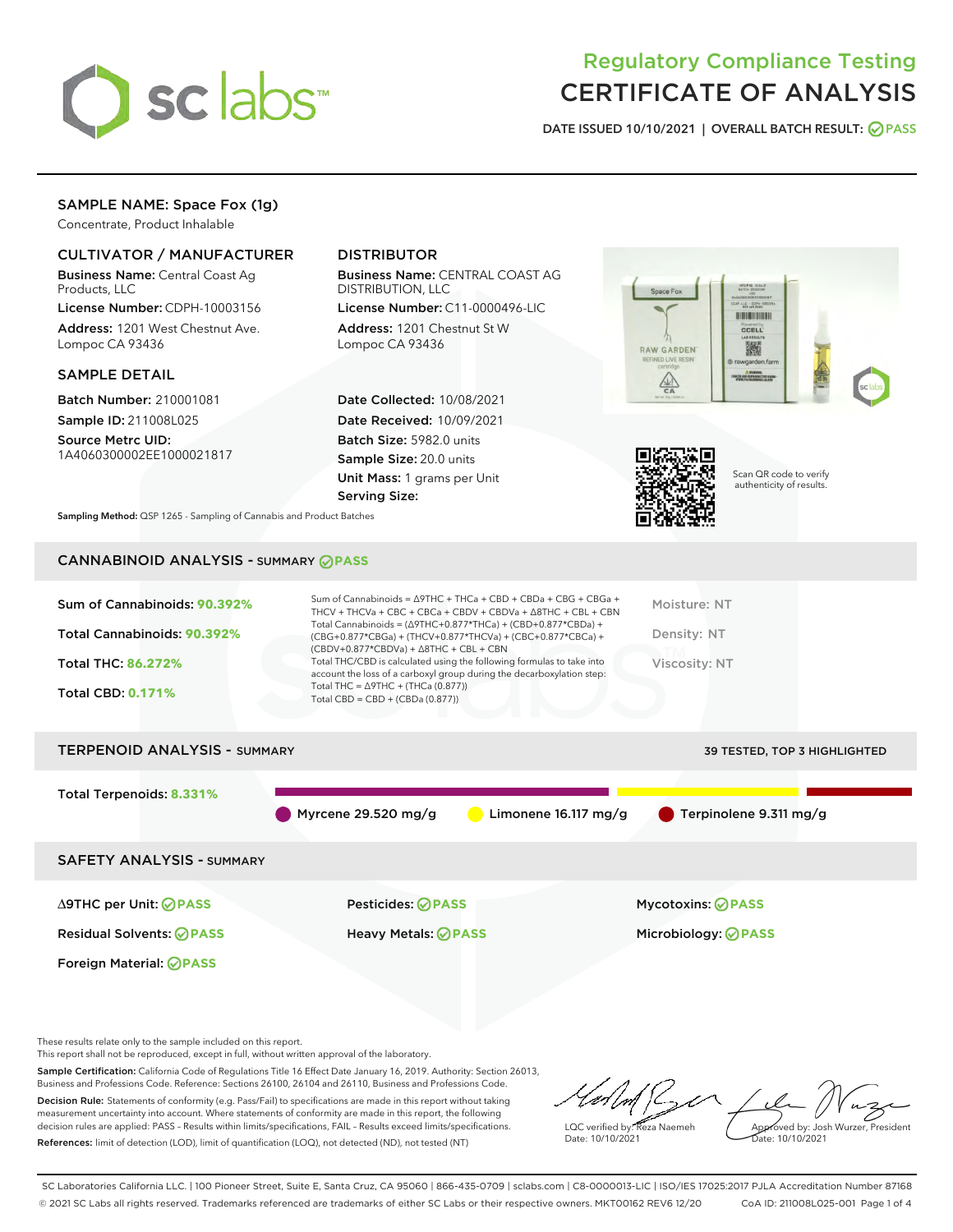



SPACE FOX (1G) | DATE ISSUED 10/10/2021 | OVERALL BATCH RESULT:  $\bigcirc$  PASS

#### CANNABINOID TEST RESULTS - 10/09/2021 2 PASS

Tested by high-performance liquid chromatography with diode-array detection (HPLC-DAD). **Method:** QSP 1157 - Analysis of Cannabinoids by HPLC-DAD

#### TOTAL CANNABINOIDS: **90.392%**

Total Cannabinoids (Total THC) + (Total CBD) + (Total CBG) + (Total THCV) + (Total CBC) + (Total CBDV) + ∆8THC + CBL + CBN

TOTAL THC: **86.272%** Total THC (∆9THC+0.877\*THCa)

TOTAL CBD: **0.171%**

Total CBD (CBD+0.877\*CBDa)

TOTAL CBG: 2.009% Total CBG (CBG+0.877\*CBGa)

TOTAL THCV: 1.59% Total THCV (THCV+0.877\*THCVa)

TOTAL CBC: ND Total CBC (CBC+0.877\*CBCa)

TOTAL CBDV: ND Total CBDV (CBDV+0.877\*CBDVa)

| <b>COMPOUND</b>  | LOD/LOQ<br>(mg/g)          | <b>MEASUREMENT</b><br><b>UNCERTAINTY</b><br>mg/g | <b>RESULT</b><br>(mg/g) | <b>RESULT</b><br>(%) |
|------------------|----------------------------|--------------------------------------------------|-------------------------|----------------------|
| <b>A9THC</b>     | 0.06 / 0.26                | ±29.678                                          | 862.72                  | 86.272               |
| <b>CBG</b>       | 0.06/0.19                  | ±0.792                                           | 20.09                   | 2.009                |
| <b>THCV</b>      | 0.1 / 0.2                  | ±0.79                                            | 15.9                    | 1.59                 |
| <b>CBN</b>       | 0.1/0.3                    | $\pm 0.23$                                       | 3.5                     | 0.35                 |
| <b>CBD</b>       | 0.07/0.29                  | ±0.079                                           | 1.71                    | 0.171                |
| $\triangle$ 8THC | 0.1 / 0.4                  | N/A                                              | <b>ND</b>               | <b>ND</b>            |
| THCa             | 0.05/0.14                  | N/A                                              | <b>ND</b>               | <b>ND</b>            |
| <b>THCVa</b>     | 0.07/0.20                  | N/A                                              | <b>ND</b>               | <b>ND</b>            |
| <b>CBDa</b>      | 0.02/0.19                  | N/A                                              | <b>ND</b>               | <b>ND</b>            |
| <b>CBDV</b>      | 0.04/0.15                  | N/A                                              | <b>ND</b>               | <b>ND</b>            |
| <b>CBDVa</b>     | 0.03/0.53                  | N/A                                              | <b>ND</b>               | <b>ND</b>            |
| <b>CBGa</b>      | 0.1/0.2                    | N/A                                              | <b>ND</b>               | <b>ND</b>            |
| <b>CBL</b>       | 0.06 / 0.24                | N/A                                              | <b>ND</b>               | <b>ND</b>            |
| <b>CBC</b>       | 0.2 / 0.5                  | N/A                                              | <b>ND</b>               | <b>ND</b>            |
| <b>CBCa</b>      | 0.07/0.28                  | N/A                                              | <b>ND</b>               | <b>ND</b>            |
|                  | <b>SUM OF CANNABINOIDS</b> |                                                  | 903.92 mg/g             | 90.392%              |

#### **UNIT MASS: 1 grams per Unit**

| ∆9THC per Unit                        | 1120 per-package limit     | 862.72 mg/unit<br><b>PASS</b> |
|---------------------------------------|----------------------------|-------------------------------|
| <b>Total THC per Unit</b>             |                            | 862.72 mg/unit                |
| <b>CBD per Unit</b>                   |                            | $1.71$ mg/unit                |
| <b>Total CBD per Unit</b>             |                            | $1.71$ mg/unit                |
| Sum of Cannabinoids<br>per Unit       |                            | 903.92 mg/unit                |
| <b>Total Cannabinoids</b><br>per Unit |                            | 903.92 mg/unit                |
| <b>MOISTURE TEST RESULT</b>           | <b>DENSITY TEST RESULT</b> | <b>VISCOSITY TEST RESULT</b>  |

Not Tested

Not Tested

Not Tested

TERPENOID TEST RESULTS - 10/10/2021

Terpene analysis utilizing gas chromatography-flame ionization detection (GC-FID). **Method:** QSP 1192 - Analysis of Terpenoids by GC-FID

| <b>COMPOUND</b>         | LOD/LOQ<br>(mg/g) | <b>MEASUREMENT</b><br><b>UNCERTAINTY</b><br>mg/g | <b>RESULT</b><br>(mg/g) | <b>RESULT</b><br>(%) |
|-------------------------|-------------------|--------------------------------------------------|-------------------------|----------------------|
| <b>Myrcene</b>          | 0.008 / 0.025     | ±0.3808                                          | 29.520                  | 2.9520               |
| Limonene                | 0.005 / 0.016     | ±0.2305                                          | 16.117                  | 1.6117               |
| <b>Terpinolene</b>      | 0.008 / 0.026     | ±0.1909                                          | 9.311                   | 0.9311               |
| $\beta$ Caryophyllene   | 0.004 / 0.012     | ±0.2242                                          | 6.297                   | 0.6297               |
| Ocimene                 | 0.011 / 0.038     | ±0.1777                                          | 5.536                   | 0.5536               |
| <b>B</b> Pinene         | 0.004 / 0.014     | ±0.0376                                          | 3.268                   | 0.3268               |
| $\alpha$ Pinene         | 0.005 / 0.017     | ±0.0266                                          | 3.089                   | 0.3089               |
| Linalool                | 0.009 / 0.032     | ±0.1171                                          | 3.082                   | 0.3082               |
| $\alpha$ Humulene       | 0.009/0.029       | ±0.0482                                          | 1.500                   | 0.1500               |
| Fenchol                 | 0.010 / 0.034     | ±0.0524                                          | 1.354                   | 0.1354               |
| Terpineol               | 0.016 / 0.055     | ±0.0581                                          | 0.946                   | 0.0946               |
| Valencene               | 0.009 / 0.030     | ±0.0361                                          | 0.524                   | 0.0524               |
| trans-β-Farnesene       | 0.008 / 0.025     | ±0.0128                                          | 0.360                   | 0.0360               |
| Camphene                | 0.005 / 0.015     | ±0.0034                                          | 0.300                   | 0.0300               |
| $\alpha$ Phellandrene   | 0.006 / 0.020     | ±0.0039                                          | 0.285                   | 0.0285               |
| <b>Borneol</b>          | 0.005 / 0.016     | ±0.0110                                          | 0.261                   | 0.0261               |
| 3 Carene                | 0.005 / 0.018     | ±0.0036                                          | 0.251                   | 0.0251               |
| $\alpha$ Terpinene      | 0.005 / 0.017     | ±0.0035                                          | 0.237                   | 0.0237               |
| $\gamma$ Terpinene      | 0.006 / 0.018     | ±0.0032                                          | 0.183                   | 0.0183               |
| $\alpha$ Bisabolol      | 0.008 / 0.026     | ±0.0090                                          | 0.169                   | 0.0169               |
| Fenchone                | 0.009 / 0.028     | ±0.0042                                          | 0.145                   | 0.0145               |
| Guaiol                  | 0.009 / 0.030     | ±0.0062                                          | 0.131                   | 0.0131               |
| Citronellol             | 0.003 / 0.010     | ±0.0061                                          | 0.124                   | 0.0124               |
| p-Cymene                | 0.005 / 0.016     | ±0.0017                                          | 0.062                   | 0.0062               |
| Caryophyllene<br>Oxide  | 0.010 / 0.033     | ±0.0029                                          | 0.062                   | 0.0062               |
| Eucalyptol              | 0.006 / 0.018     | ±0.0015                                          | 0.058                   | 0.0058               |
| Sabinene Hydrate        | 0.006 / 0.022     | ±0.0019                                          | 0.048                   | 0.0048               |
| Sabinene                | 0.004 / 0.014     | ±0.0005                                          | 0.042                   | 0.0042               |
| Nerolidol               | 0.009 / 0.028     | ±0.0020                                          | 0.032                   | 0.0032               |
| Nerol                   | 0.003 / 0.011     | ±0.0007                                          | 0.016                   | 0.0016               |
| Isoborneol              | 0.004 / 0.012     | N/A                                              | 100                     | $<$ LOQ              |
| (-)-Isopulegol          | 0.005 / 0.016     | N/A                                              | ND                      | ND                   |
| Camphor                 | 0.006 / 0.019     | N/A                                              | ND                      | <b>ND</b>            |
| Menthol                 | 0.008 / 0.025     | N/A                                              | ND                      | <b>ND</b>            |
| R-(+)-Pulegone          | 0.003 / 0.011     | N/A                                              | ND                      | ND                   |
| Geraniol                | 0.002 / 0.007     | N/A                                              | ND                      | ND                   |
| <b>Geranyl Acetate</b>  | 0.004 / 0.014     | N/A                                              | ND                      | <b>ND</b>            |
| $\alpha$ Cedrene        | 0.005 / 0.016     | N/A                                              | ND                      | ND                   |
| Cedrol                  | 0.008 / 0.027     | N/A                                              | <b>ND</b>               | ND                   |
| <b>TOTAL TERPENOIDS</b> |                   |                                                  | 83.310 mg/g             | 8.331%               |

SC Laboratories California LLC. | 100 Pioneer Street, Suite E, Santa Cruz, CA 95060 | 866-435-0709 | sclabs.com | C8-0000013-LIC | ISO/IES 17025:2017 PJLA Accreditation Number 87168 © 2021 SC Labs all rights reserved. Trademarks referenced are trademarks of either SC Labs or their respective owners. MKT00162 REV6 12/20 CoA ID: 211008L025-001 Page 2 of 4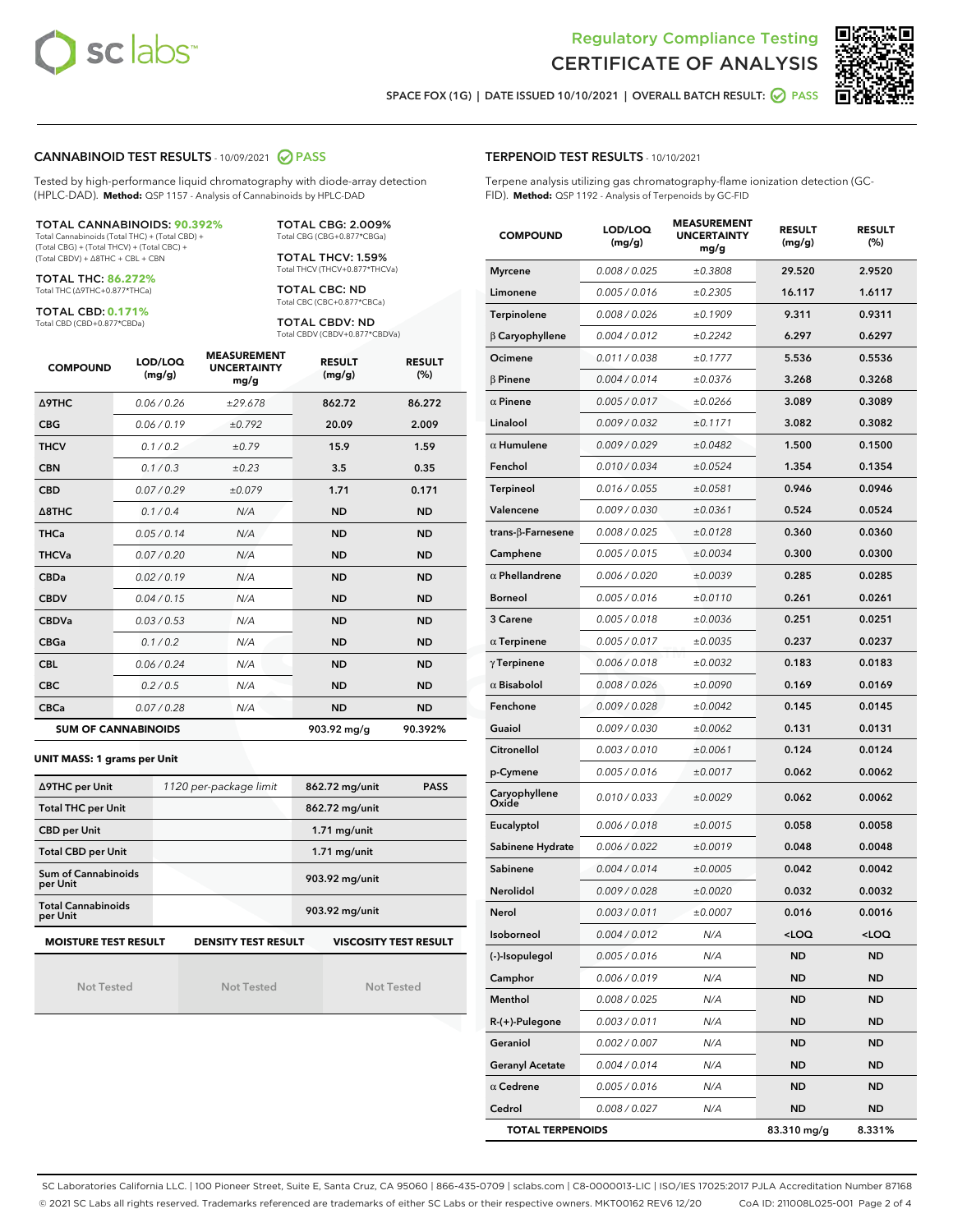



SPACE FOX (1G) | DATE ISSUED 10/10/2021 | OVERALL BATCH RESULT: O PASS

### CATEGORY 1 PESTICIDE TEST RESULTS - 10/10/2021 @ PASS

Pesticide and plant growth regulator analysis utilizing high-performance liquid chromatography-mass spectrometry (HPLC-MS) or gas chromatography-mass spectrometry (GC-MS). \*GC-MS utilized where indicated. **Method:** QSP 1212 - Analysis of Pesticides and Mycotoxins by LC-MS or QSP 1213 - Analysis of Pesticides by GC-MS

| <b>COMPOUND</b>             | LOD/LOQ<br>$(\mu g/g)$ | <b>ACTION</b><br><b>LIMIT</b><br>$(\mu g/g)$ | <b>MEASUREMENT</b><br><b>UNCERTAINTY</b><br>µg/g | <b>RESULT</b><br>$(\mu g/g)$ | <b>RESULT</b> |
|-----------------------------|------------------------|----------------------------------------------|--------------------------------------------------|------------------------------|---------------|
| Aldicarb                    | 0.03 / 0.08            | $\ge$ LOD                                    | N/A                                              | <b>ND</b>                    | <b>PASS</b>   |
| Carbofuran                  | 0.02/0.05              | $>$ LOD                                      | N/A                                              | <b>ND</b>                    | <b>PASS</b>   |
| Chlordane*                  | 0.03 / 0.08            | $\ge$ LOD                                    | N/A                                              | <b>ND</b>                    | <b>PASS</b>   |
| Chlorfenapyr*               | 0.03/0.10              | $\ge$ LOD                                    | N/A                                              | <b>ND</b>                    | <b>PASS</b>   |
| Chlorpyrifos                | 0.02 / 0.06            | $\ge$ LOD                                    | N/A                                              | <b>ND</b>                    | <b>PASS</b>   |
| Coumaphos                   | 0.02 / 0.07            | $>$ LOD                                      | N/A                                              | <b>ND</b>                    | <b>PASS</b>   |
| Daminozide                  | 0.02 / 0.07            | $\ge$ LOD                                    | N/A                                              | <b>ND</b>                    | <b>PASS</b>   |
| <b>DDVP</b><br>(Dichlorvos) | 0.03/0.09              | $\ge$ LOD                                    | N/A                                              | <b>ND</b>                    | <b>PASS</b>   |
| <b>Dimethoate</b>           | 0.03 / 0.08            | $\ge$ LOD                                    | N/A                                              | <b>ND</b>                    | <b>PASS</b>   |
| Ethoprop(hos)               | 0.03/0.10              | $>$ LOD                                      | N/A                                              | <b>ND</b>                    | <b>PASS</b>   |
| Etofenprox                  | 0.02 / 0.06            | $\ge$ LOD                                    | N/A                                              | <b>ND</b>                    | <b>PASS</b>   |
| Fenoxycarb                  | 0.03/0.08              | $>$ LOD                                      | N/A                                              | <b>ND</b>                    | <b>PASS</b>   |
| Fipronil                    | 0.03 / 0.08            | $\ge$ LOD                                    | N/A                                              | <b>ND</b>                    | <b>PASS</b>   |
| Imazalil                    | 0.02 / 0.06            | $\ge$ LOD                                    | N/A                                              | <b>ND</b>                    | <b>PASS</b>   |
| <b>Methiocarb</b>           | 0.02 / 0.07            | $\ge$ LOD                                    | N/A                                              | <b>ND</b>                    | <b>PASS</b>   |
| Methyl<br>parathion         | 0.03/0.10              | $>$ LOD                                      | N/A                                              | <b>ND</b>                    | <b>PASS</b>   |
| <b>Mevinphos</b>            | 0.03/0.09              | $>$ LOD                                      | N/A                                              | <b>ND</b>                    | <b>PASS</b>   |
| Paclobutrazol               | 0.02 / 0.05            | $\ge$ LOD                                    | N/A                                              | <b>ND</b>                    | <b>PASS</b>   |
| Propoxur                    | 0.03/0.09              | $\ge$ LOD                                    | N/A                                              | <b>ND</b>                    | <b>PASS</b>   |
| Spiroxamine                 | 0.03 / 0.08            | $\ge$ LOD                                    | N/A                                              | <b>ND</b>                    | <b>PASS</b>   |
| <b>Thiacloprid</b>          | 0.03/0.10              | $\ge$ LOD                                    | N/A                                              | <b>ND</b>                    | <b>PASS</b>   |
|                             |                        |                                              |                                                  |                              |               |

### CATEGORY 2 PESTICIDE TEST RESULTS - 10/10/2021 @ PASS

| <b>COMPOUND</b>          | LOD/LOQ<br>$(\mu g/g)$ | <b>ACTION</b><br>LIMIT<br>$(\mu g/g)$ | <b>MEASUREMENT</b><br><b>UNCERTAINTY</b><br>$\mu$ g/g | <b>RESULT</b><br>$(\mu g/g)$ | <b>RESULT</b> |  |
|--------------------------|------------------------|---------------------------------------|-------------------------------------------------------|------------------------------|---------------|--|
| Abamectin                | 0.03/0.10              | 0.1                                   | N/A                                                   | <b>ND</b>                    | <b>PASS</b>   |  |
| Acephate                 | 0.02/0.07              | 0.1                                   | N/A                                                   | <b>ND</b>                    | <b>PASS</b>   |  |
| Acequinocyl              | 0.02/0.07              | 0.1                                   | N/A                                                   | <b>ND</b>                    | <b>PASS</b>   |  |
| Acetamiprid              | 0.02 / 0.05            | 0.1                                   | N/A                                                   | <b>ND</b>                    | <b>PASS</b>   |  |
| Azoxystrobin             | 0.02/0.07              | 0.1                                   | N/A                                                   | <b>ND</b>                    | <b>PASS</b>   |  |
| <b>Bifenazate</b>        | 0.01/0.04              | 0.1                                   | N/A                                                   | <b>ND</b>                    | <b>PASS</b>   |  |
| <b>Bifenthrin</b>        | 0.02 / 0.05            | 3                                     | N/A                                                   | <b>ND</b>                    | <b>PASS</b>   |  |
| <b>Boscalid</b>          | 0.03/0.09              | 0.1                                   | N/A                                                   | <b>ND</b>                    | <b>PASS</b>   |  |
| Captan                   | 0.19/0.57              | 0.7                                   | N/A                                                   | <b>ND</b>                    | <b>PASS</b>   |  |
| Carbaryl                 | 0.02/0.06              | 0.5                                   | N/A                                                   | <b>ND</b>                    | <b>PASS</b>   |  |
| Chlorantranilip-<br>role | 0.04/0.12              | 10                                    | N/A                                                   | <b>ND</b>                    | <b>PASS</b>   |  |
| Clofentezine             | 0.03/0.09              | 0.1                                   | N/A                                                   | <b>ND</b>                    | <b>PASS</b>   |  |

### CATEGORY 2 PESTICIDE TEST RESULTS - 10/10/2021 continued

| <b>COMPOUND</b>               | LOD/LOQ<br>(µg/g) | <b>ACTION</b><br><b>LIMIT</b><br>$(\mu g/g)$ | <b>MEASUREMENT</b><br><b>UNCERTAINTY</b><br>µg/g | <b>RESULT</b><br>$(\mu g/g)$ | <b>RESULT</b> |
|-------------------------------|-------------------|----------------------------------------------|--------------------------------------------------|------------------------------|---------------|
| Cyfluthrin                    | 0.12 / 0.38       | $\overline{\mathcal{L}}$                     | N/A                                              | <b>ND</b>                    | <b>PASS</b>   |
| Cypermethrin                  | 0.11 / 0.32       | $\mathbf{1}$                                 | N/A                                              | <b>ND</b>                    | <b>PASS</b>   |
| Diazinon                      | 0.02 / 0.05       | 0.1                                          | N/A                                              | <b>ND</b>                    | <b>PASS</b>   |
| Dimethomorph                  | 0.03 / 0.09       | 2                                            | N/A                                              | <b>ND</b>                    | <b>PASS</b>   |
| Etoxazole                     | 0.02 / 0.06       | 0.1                                          | N/A                                              | <b>ND</b>                    | <b>PASS</b>   |
| Fenhexamid                    | 0.03 / 0.09       | 0.1                                          | N/A                                              | <b>ND</b>                    | <b>PASS</b>   |
| Fenpyroximate                 | 0.02 / 0.06       | 0.1                                          | N/A                                              | <b>ND</b>                    | <b>PASS</b>   |
| Flonicamid                    | 0.03 / 0.10       | 0.1                                          | N/A                                              | <b>ND</b>                    | <b>PASS</b>   |
| Fludioxonil                   | 0.03 / 0.10       | 0.1                                          | N/A                                              | <b>ND</b>                    | <b>PASS</b>   |
| Hexythiazox                   | 0.02 / 0.07       | 0.1                                          | N/A                                              | <b>ND</b>                    | <b>PASS</b>   |
| Imidacloprid                  | 0.04 / 0.11       | 5                                            | N/A                                              | <b>ND</b>                    | <b>PASS</b>   |
| Kresoxim-methyl               | 0.02 / 0.07       | 0.1                                          | N/A                                              | <b>ND</b>                    | <b>PASS</b>   |
| <b>Malathion</b>              | 0.03 / 0.09       | 0.5                                          | N/A                                              | <b>ND</b>                    | <b>PASS</b>   |
| Metalaxyl                     | 0.02 / 0.07       | $\overline{2}$                               | N/A                                              | <b>ND</b>                    | <b>PASS</b>   |
| Methomyl                      | 0.03 / 0.10       | $\mathbf{1}$                                 | N/A                                              | <b>ND</b>                    | <b>PASS</b>   |
| Myclobutanil                  | 0.03 / 0.09       | 0.1                                          | N/A                                              | <b>ND</b>                    | <b>PASS</b>   |
| <b>Naled</b>                  | 0.02 / 0.07       | 0.1                                          | N/A                                              | <b>ND</b>                    | <b>PASS</b>   |
| Oxamyl                        | 0.04 / 0.11       | 0.5                                          | N/A                                              | <b>ND</b>                    | <b>PASS</b>   |
| Pentachloronitro-<br>benzene* | 0.03 / 0.09       | 0.1                                          | N/A                                              | <b>ND</b>                    | <b>PASS</b>   |
| Permethrin                    | 0.04/0.12         | 0.5                                          | N/A                                              | <b>ND</b>                    | <b>PASS</b>   |
| Phosmet                       | 0.03 / 0.10       | 0.1                                          | N/A                                              | <b>ND</b>                    | <b>PASS</b>   |
| Piperonylbu-<br>toxide        | 0.02 / 0.07       | 3                                            | N/A                                              | <b>ND</b>                    | <b>PASS</b>   |
| Prallethrin                   | 0.03 / 0.08       | 0.1                                          | N/A                                              | <b>ND</b>                    | <b>PASS</b>   |
| Propiconazole                 | 0.02 / 0.07       | 0.1                                          | N/A                                              | <b>ND</b>                    | <b>PASS</b>   |
| Pyrethrins                    | 0.04 / 0.12       | 0.5                                          | N/A                                              | <b>ND</b>                    | <b>PASS</b>   |
| Pyridaben                     | 0.02 / 0.07       | 0.1                                          | N/A                                              | <b>ND</b>                    | <b>PASS</b>   |
| Spinetoram                    | 0.02 / 0.07       | 0.1                                          | N/A                                              | <b>ND</b>                    | <b>PASS</b>   |
| Spinosad                      | 0.02 / 0.07       | 0.1                                          | N/A                                              | <b>ND</b>                    | <b>PASS</b>   |
| Spiromesifen                  | 0.02 / 0.05       | 0.1                                          | N/A                                              | <b>ND</b>                    | <b>PASS</b>   |
| Spirotetramat                 | 0.02 / 0.06       | 0.1                                          | N/A                                              | <b>ND</b>                    | <b>PASS</b>   |
| Tebuconazole                  | 0.02 / 0.07       | 0.1                                          | N/A                                              | <b>ND</b>                    | <b>PASS</b>   |
| Thiamethoxam                  | 0.03 / 0.10       | 5                                            | N/A                                              | <b>ND</b>                    | <b>PASS</b>   |
| Trifloxystrobin               | 0.03 / 0.08       | 0.1                                          | N/A                                              | <b>ND</b>                    | <b>PASS</b>   |

SC Laboratories California LLC. | 100 Pioneer Street, Suite E, Santa Cruz, CA 95060 | 866-435-0709 | sclabs.com | C8-0000013-LIC | ISO/IES 17025:2017 PJLA Accreditation Number 87168 © 2021 SC Labs all rights reserved. Trademarks referenced are trademarks of either SC Labs or their respective owners. MKT00162 REV6 12/20 CoA ID: 211008L025-001 Page 3 of 4